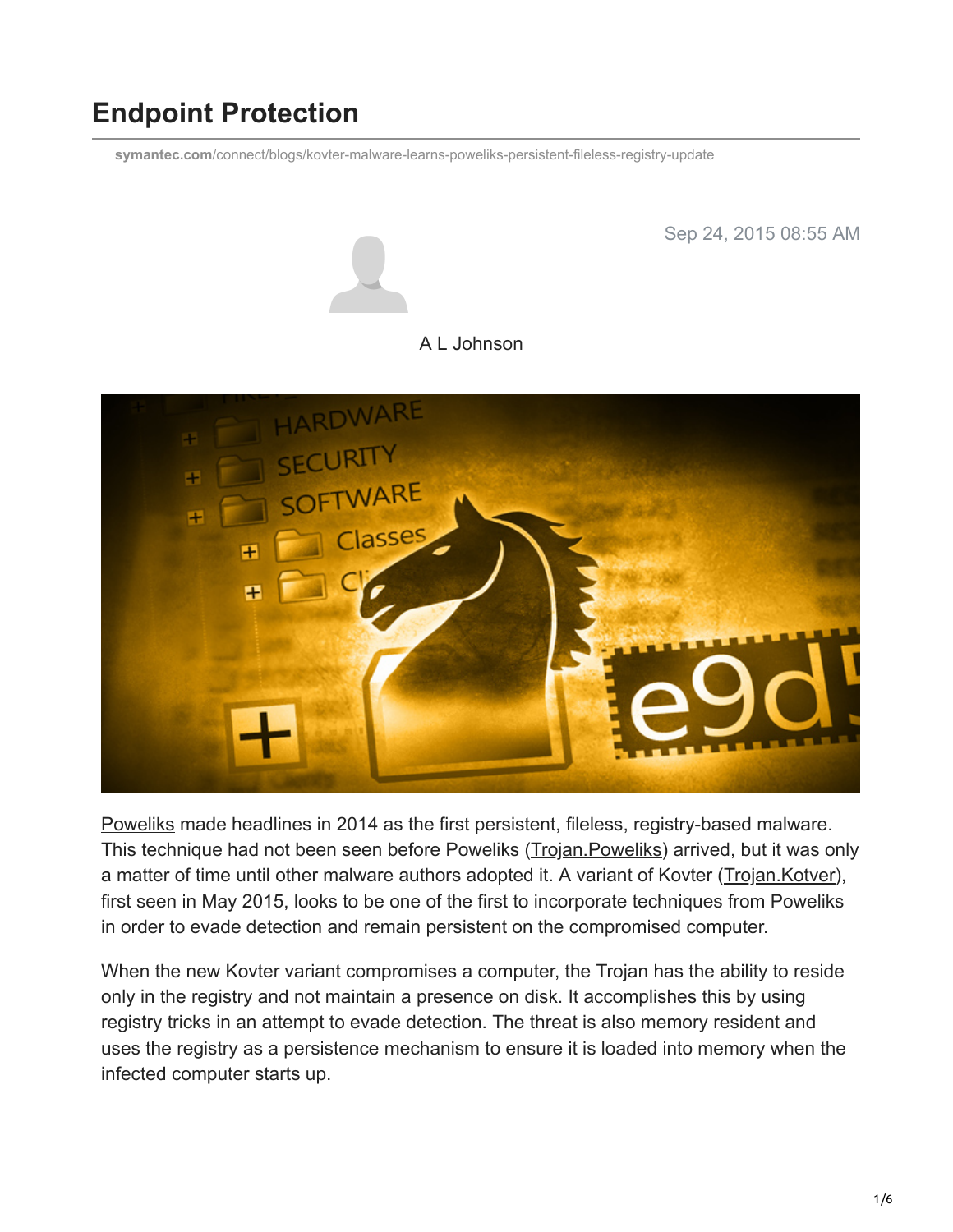The Kovter malware family has been around since at least 2013 and has evolved over time. The threat rose to prominence in 2013 and 2014 thanks to its association with traditional ransomware [\(Trojan.Ransomlock.AK](https://www.symantec.com/security_response/writeup.jsp?docid=2014-040111-0605-99)) which locks a victim's computer screen and displays a message demanding a fine for illegal activity. However, Kovter itself is known to perform click-fraud activities.

## **A fileless threat**

Similar to Poweliks, Kovter (version 2.0.3 onwards) has memory-resident, fileless capabilities and uses several techniques to persist in the registry. During initial infection, Kovter checks to see if [PowerShell](https://en.wikipedia.org/wiki/Windows_PowerShell) is already installed on the compromised computer. If PowerShell is not found on the computer and internet access is available, then the Trojan downloads a version of the framework. If no internet access is available at the time of infection, then Kovter reverts to being a more traditional file-based malware.

In a fileless infection, Kovter adds a value to one or more of the registry run keys to execute JavaScript using the legitimate MSHTA program.

**ab** \0001d35a8de REG SZ mshta javascript:K3JBNTA6t="eKcY";y82j=new%20ActiveX0bject("WScript:Shell... *Figure 1. Registry run key value used to execute the malicious JavaScript*

Once executed, this JavaScript runs another layer of JavaScript from a different Kovter registry entry. This second JavaScript decodes and executes a malicious Kovter PowerShell script stored within the same JavaScript.

| <b>E-CONTROL HIS HELM CLASSES ROOT</b> |                   |        |                                                                                       |
|----------------------------------------|-------------------|--------|---------------------------------------------------------------------------------------|
|                                        | ab (Default)      | REG SZ | (value not set)                                                                       |
| <b>E- HKEY CURRENT USER</b>            | إلى 344f19        | REG SZ | Mozila/4.0 (compatible; MSIE 6.0; Windows NT 5.1; SV1; .NET4.0C; .NET4.0E; .NET CLR 2 |
| E-C HKEY LOCAL MACHINE                 | da 1f73634a       | REG_SZ | 1441377179                                                                            |
| <b>E-BI HARDWARE</b>                   | ab 21ca5f8b       | REG SZ | 864                                                                                   |
| E-C SAM                                | <b>스</b> 741c5898 | REG SZ | N8UQvFCjoe1snWZIEFdgzIB="yVPOLjxttkEm6QQPg3XLmGBPSX80B7e4k2xYZi38SMtUo2a6             |
| SECURITY<br><b>E-REDISOFTWARE</b>      | ab 88bdb7ad       | REG_SZ | 6AEB196AD5E47D14                                                                      |
| E Classes                              | ab]9cbc08ab       | REG SZ | □P□@Î□xÀráÚ%ù*1□}hIIÜÆ□&Ĕ□xè?œ+□□Ĕ\C□£□0f‡Sc□ŠF«ÚûA7_ŐBÒ7ÿ<â                          |
|                                        |                   |        |                                                                                       |
| <b>E</b> Clients                       |                   |        |                                                                                       |
| $-49$ d58276f0                         |                   |        |                                                                                       |

*Figure 2. Kovter registry entry containing second JavaScript*

The PowerShell script then executes shellcode that decrypts and loads the main Kovter module into memory from a registry entry as seen in figure 2. After a fileless infection, Kovter then deletes the initial file infector from disk. A similar technique was implemented by Poweliks.

# **Protecting the registry entry**

Similar to Poweliks, Kovter attempts to protect its registry entries by using a value name that starts with a null or 0 byte character followed by a string of hexadecimal characters (such as "\x007a865e5da" where "\x00" is the null character). The null character makes it difficult to view the run key values using tools such as Regedit, as they expect registry values to use printable characters.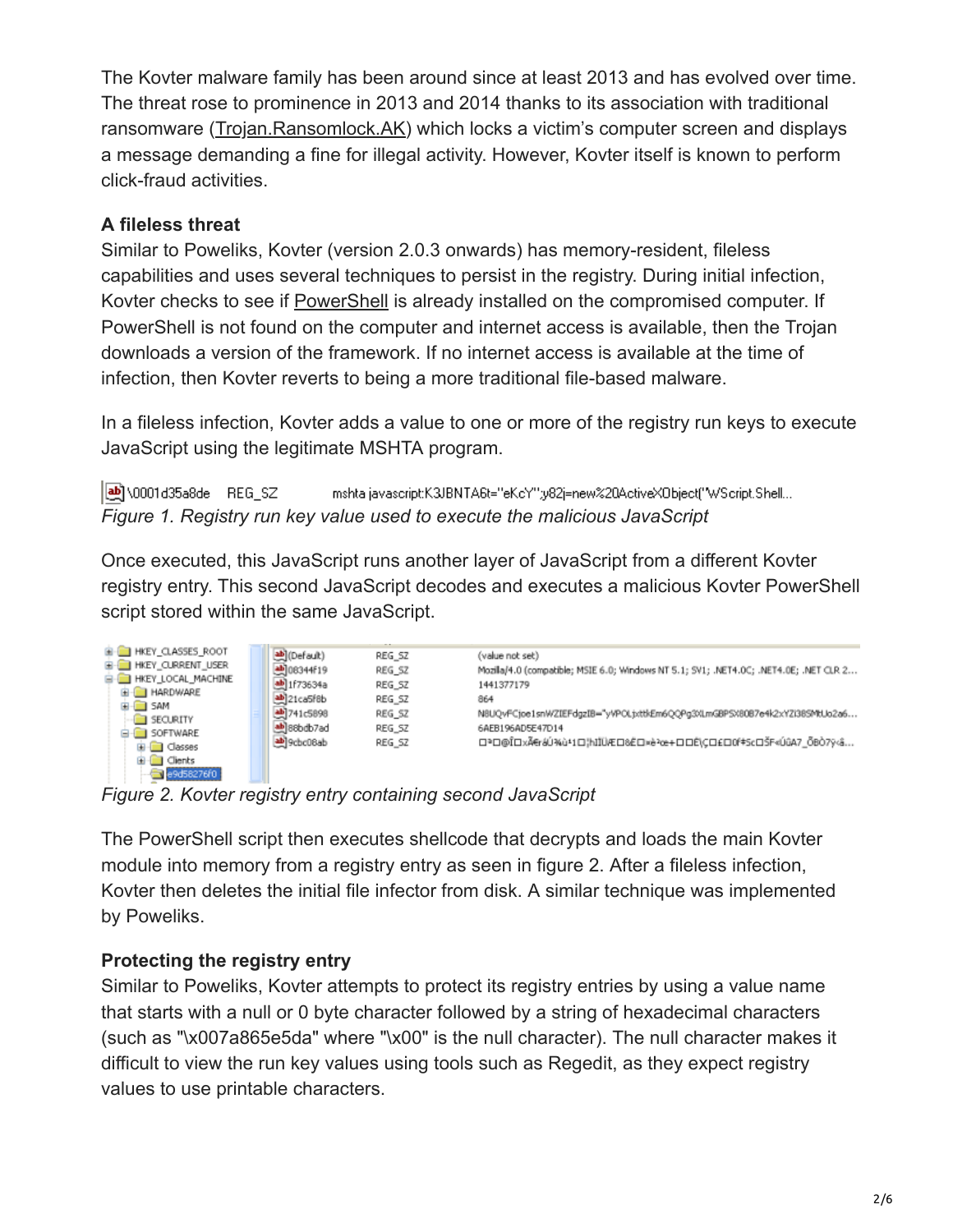| $\blacksquare$ $\blacksquare$ $\blacksquare$<br><b>By Registry Editor</b>                                                                                                                                                         |                                                                                                                  |  |  |  |  |
|-----------------------------------------------------------------------------------------------------------------------------------------------------------------------------------------------------------------------------------|------------------------------------------------------------------------------------------------------------------|--|--|--|--|
| File<br>Edit View Favorites Help                                                                                                                                                                                                  |                                                                                                                  |  |  |  |  |
| policies<br>÷<br>Name<br>PreviewHandl<br>PropertySyste<br>Reinstall<br>Reliability<br><b>Run</b><br>RunOnce<br>RunOnceEx<br>Setup<br>SharedDlls<br>Shell Extensio<br>ShellCompatib<br>Ġ.<br>$\left\langle \right\rangle$<br>TILL. | Type<br>Data<br><b>Error Displaying Value</b><br>Cannot display : Error reading the value's contents.<br>ŌK<br>Ш |  |  |  |  |
| My Computer\HKEY_LOCAL_MACHINE\SOFTWARE\Microsoft\Windows\CurrentVersion\Run<br>127                                                                                                                                               |                                                                                                                  |  |  |  |  |

*Figure 3. Regedit error when opening Kovter's run key*

# **Distribution**

Similar to other common threat actors, the attackers behind Kovter have opted for an affiliate business model to push their threat onto victims' computers. This has led to the Trojan's distribution method changing overtime. Lately, these methods have included [malvertisment](https://en.wikipedia.org/wiki/Windows_PowerShell) campaigns targeting adult content websites and news sites. The following exploit kits have [reportedly](http://malware.dontneedcoffee.com/2015/07/kovter-adfraud-is-updating-flash-for-you.html) been used to spread the Kovter malware through these attacks:

- Fiesta
- Angler
- Nuclear
- Neutrino
- Sweet Orange

More recently, Kovter has been one of many threats included in a spam campaign's malicious file attachments. These attachments arrive in various forms, such as .zip files containing malicious JavaScript or .scr files. If the files are executed, then they download Kovter and other malware onto the spam recipient's computer.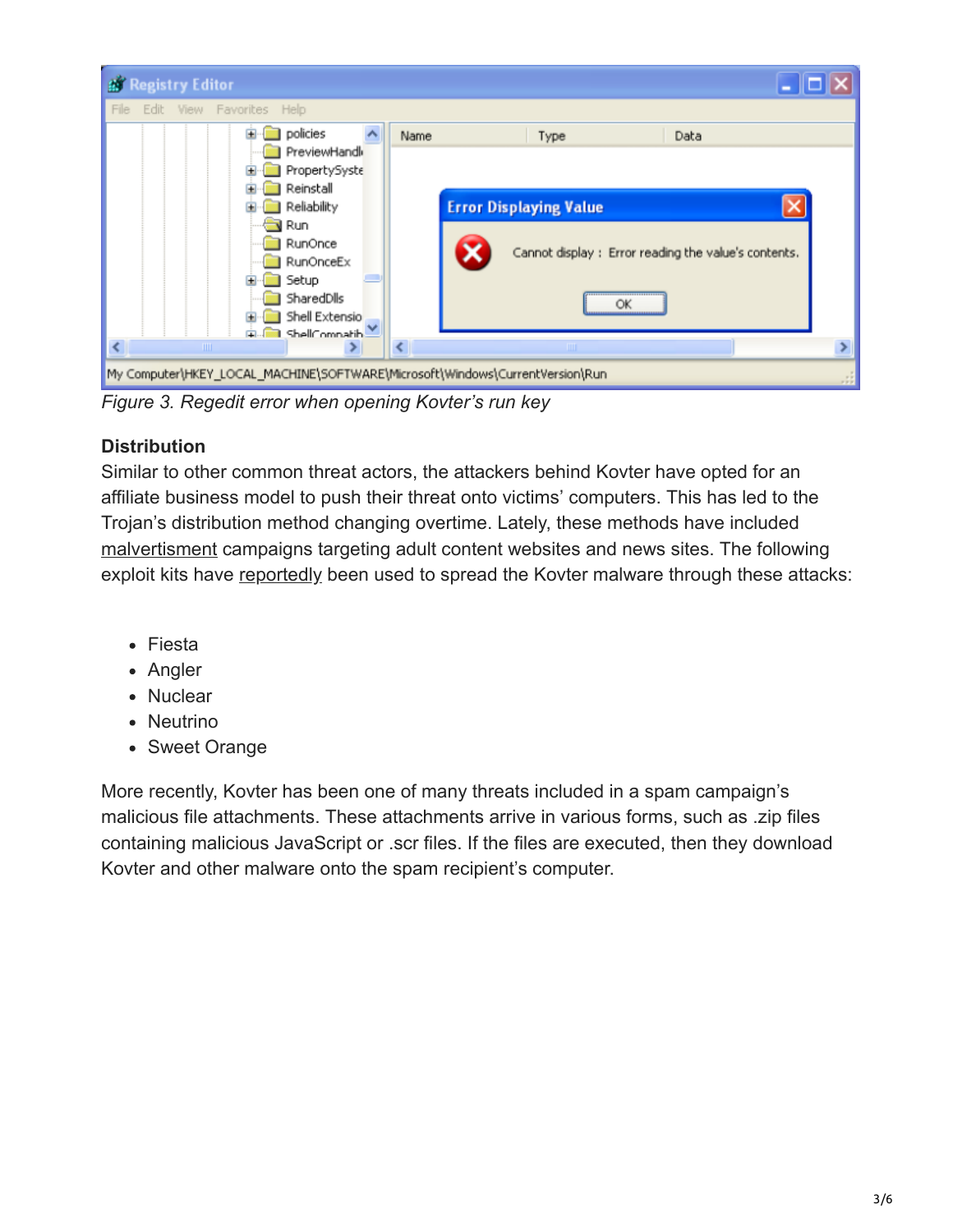

You have a unpaid bill for using toll road. Please service your debt in the shortest possible time.

The copy of the invoice is attached to this email.

Sincerely,

*Figure 4. Example of malicious spam emails spreading Kovter*

### **Prevalence**

While there are no indications to suggest that Kovter is targeting specific regions, Symantec's telemetry clearly shows that the US is the most affected region. Other impacted areas include the UK, Canada, Germany, Australia, and Japan.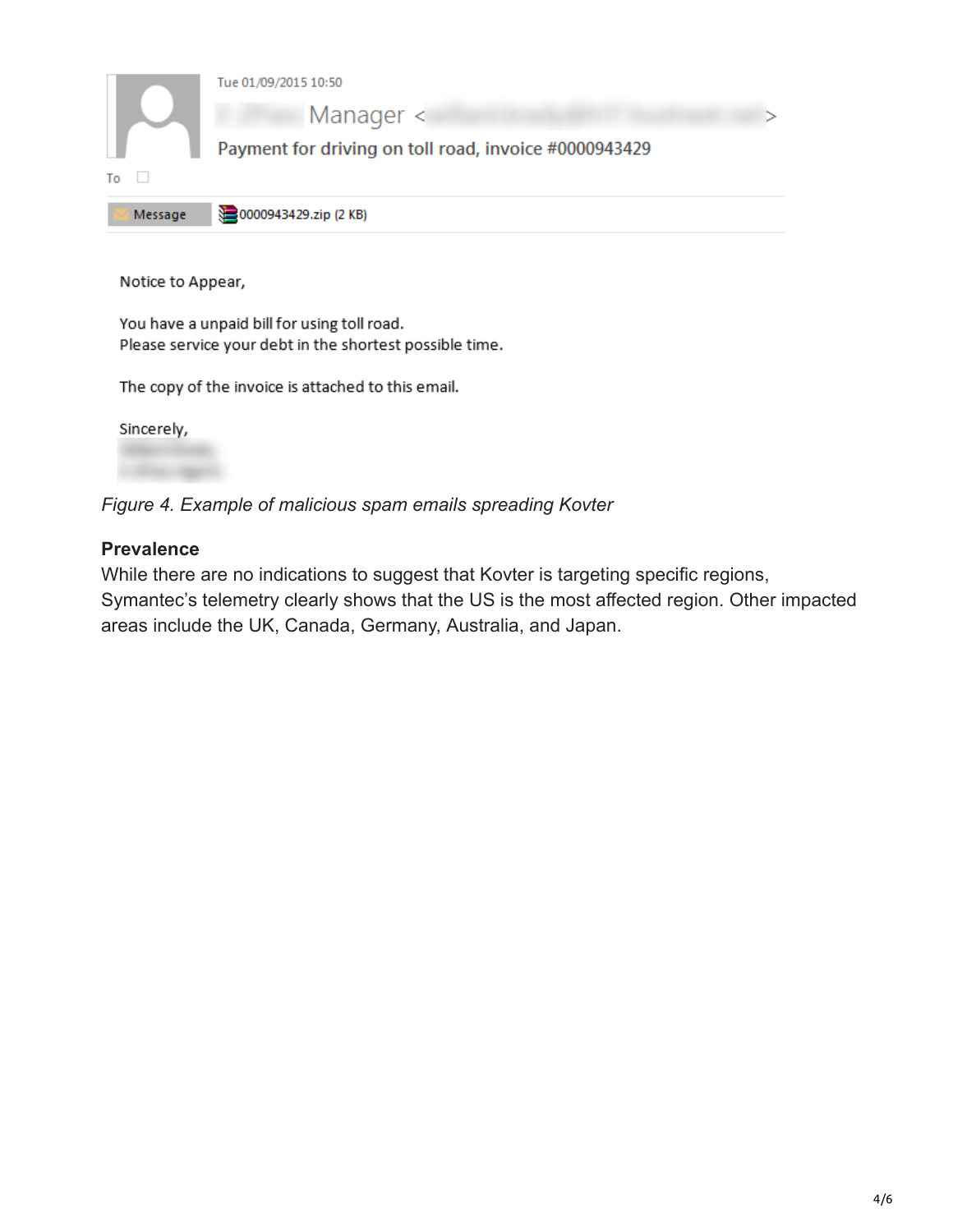

*Figure 5. Top 10 regions reporting Kovter detections*

## **Conclusion**

It was inevitable that other malware authors would implement the techniques used by Poweliks. With these updates, Kovter's association with ransomware no longer aligned with its stealthy, persistent nature. This has led Kovter to continue its click-fraud activities, allowing the attackers to take advantage of Trojan's stealth capabilities and potential longevity of infection. However, if the malware authors feel that this business model is not profitable enough, then they are still in a position to hold infected computers to ransom.

The Kovter malware family has continually evolved since it was first discovered and shows no signs of leaving the threat landscape anytime soon.

# **Removal tool**

If you believe you have been affected by Kovter or if an intrusion protection signature related to the threat has triggered on your computer, then you should run the following removal tool:

## [Trojan.Kotver Removal Tool](https://www.symantec.com/security_response/writeup.jsp?docid=2015-092321-2230-99)

Symantec and Norton products detect Kovter samples through the following detections: